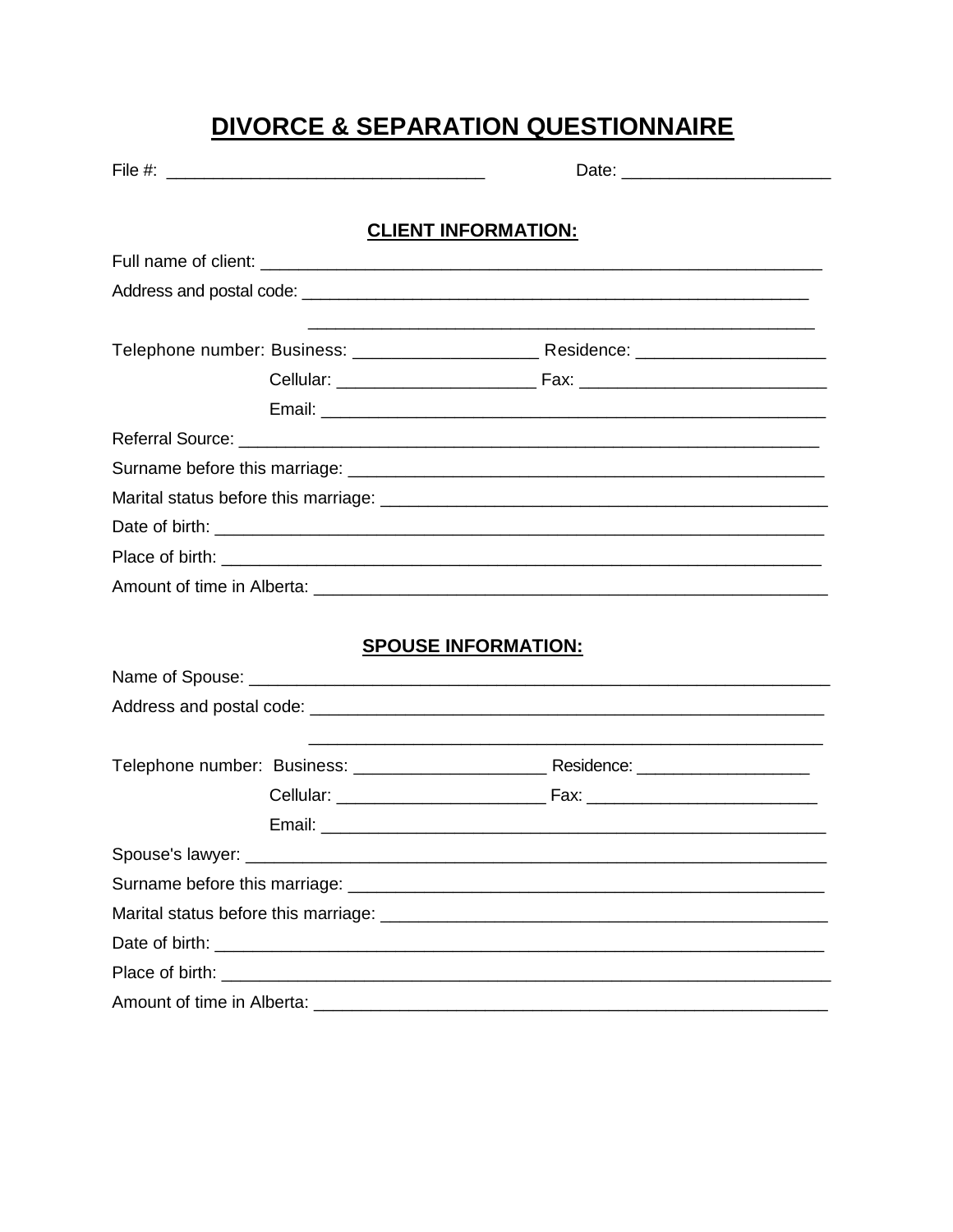## **RELATIONSHIP/MARRIAGE INFORMATION**

| 1. | Date of marriage:              |         |
|----|--------------------------------|---------|
| 2. | Place of marriage:             |         |
| 3. | Start date of cohabitation:    |         |
| 4. | Date of separation:            |         |
| 5. | Start date of relationship:    |         |
| 6. | Pre-Nuptial/Marriage Contract: |         |
|    |                                |         |
|    |                                | CRUINNS |

# **GROUNDS**

| $\Box$ |  |  |  |  |
|--------|--|--|--|--|
|        |  |  |  |  |

# **ATTEMPTS AT RECONCILIATION**

| 7. |                                                                                                                                                                                                                                      |
|----|--------------------------------------------------------------------------------------------------------------------------------------------------------------------------------------------------------------------------------------|
| 8. |                                                                                                                                                                                                                                      |
|    |                                                                                                                                                                                                                                      |
|    | acknowledge that Mr. Reinhart has drawn my attention (2008), acknowledge that Mr. Reinhart has drawn my attention<br>the contract of the contract of the contract of the contract of the contract of the contract of the contract of |

to the provisions of the act that would not object of dealing with reconciliation between spouses. I acknowledge that Mr. Reinhart has discussed with me the possibility of reconciliation and has informed me of all possible marriage and guidance counseling facilities currently available and known to him and has confirmed that he will provide me and search for the names of such guidance counseling facilities if I do so request.

\_\_\_\_\_\_\_\_\_\_\_\_\_\_\_\_\_\_\_\_\_\_\_\_\_\_\_\_ \_\_\_\_\_\_\_\_\_\_\_\_\_\_\_\_\_\_\_\_\_\_\_\_\_\_\_\_\_\_\_\_ Client signature Date

Separated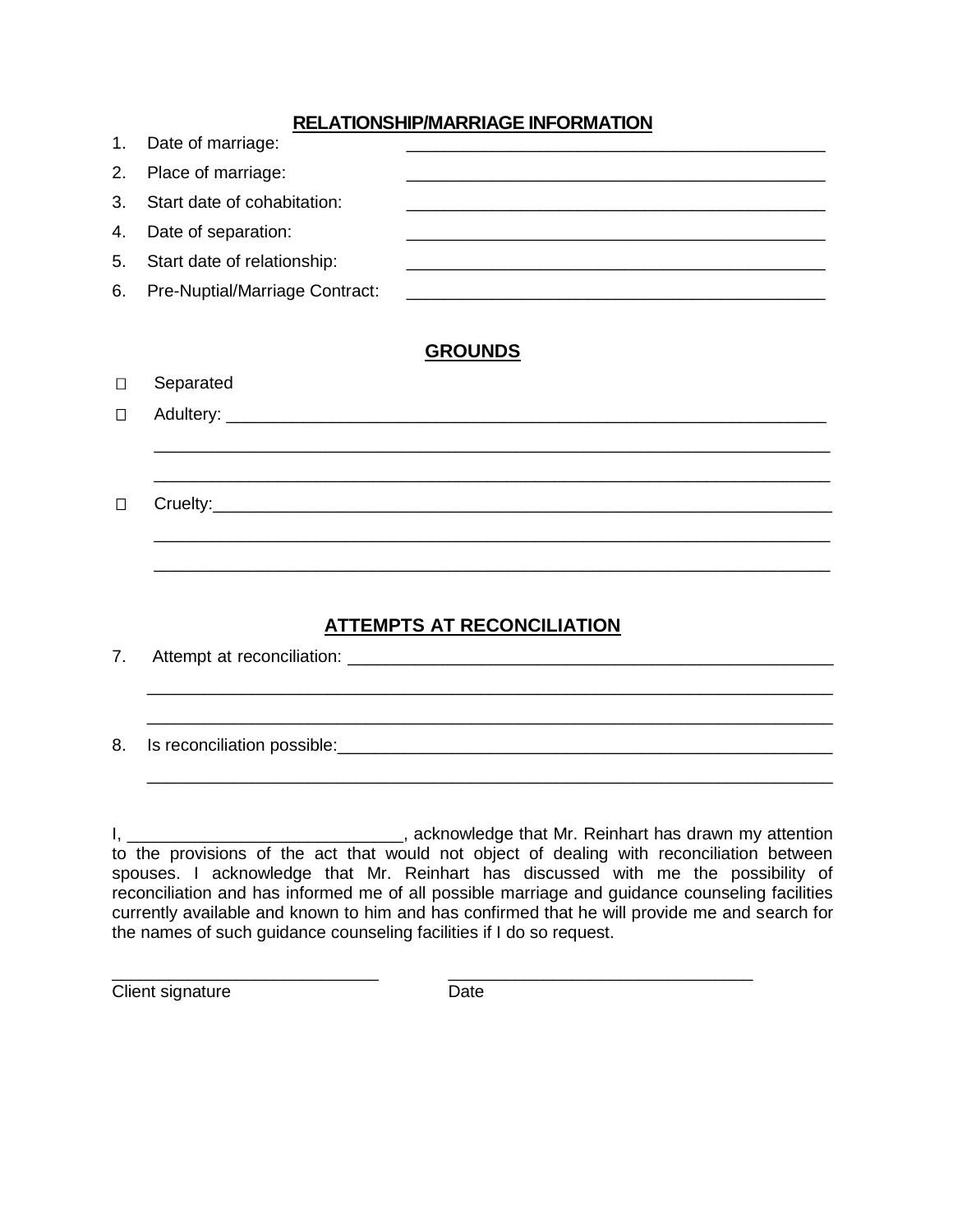# **CHILDREN OF MARRIAGE**

| 9. | Name                                                                                | <b>Birthdates</b> | Age | Grade | University |
|----|-------------------------------------------------------------------------------------|-------------------|-----|-------|------------|
|    |                                                                                     |                   |     |       |            |
|    |                                                                                     |                   |     |       |            |
|    |                                                                                     |                   |     |       |            |
|    |                                                                                     |                   |     |       |            |
|    |                                                                                     |                   |     |       |            |
|    |                                                                                     |                   |     |       |            |
|    |                                                                                     |                   |     |       |            |
|    |                                                                                     |                   |     |       |            |
|    |                                                                                     |                   |     |       |            |
|    |                                                                                     |                   |     |       |            |
|    |                                                                                     |                   |     |       |            |
|    |                                                                                     |                   |     |       |            |
|    | 14. Health expenses that exceed insurance (orthodontics, counseling, prescriptions, |                   |     |       |            |
|    |                                                                                     |                   |     |       |            |
|    |                                                                                     |                   |     |       |            |
|    |                                                                                     |                   |     |       |            |
|    |                                                                                     |                   |     |       |            |
|    |                                                                                     |                   |     |       |            |
|    |                                                                                     |                   |     |       |            |
|    |                                                                                     |                   |     |       |            |
|    |                                                                                     |                   |     |       |            |
|    |                                                                                     |                   |     |       |            |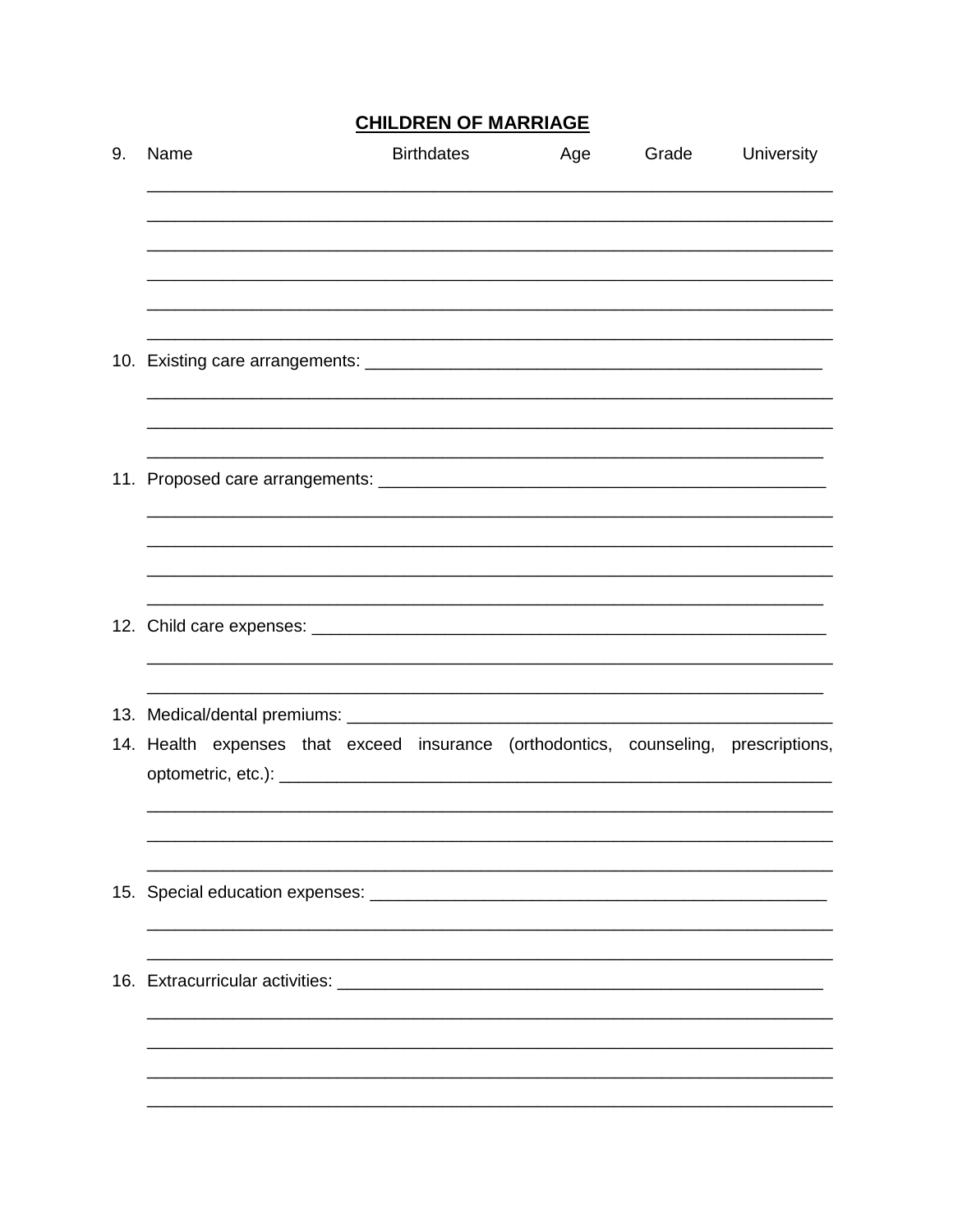|                               |             |              |          | <b>CLIENT EMPLOYMENT INFORMATION</b> |    |      |     |           |
|-------------------------------|-------------|--------------|----------|--------------------------------------|----|------|-----|-----------|
| 21. Current Employment:<br>a. | Name        |              |          | of                                   |    |      |     | employer: |
| b.                            | Address     |              |          | of                                   |    |      |     | employer: |
| c.                            | Job         |              |          |                                      |    |      |     | title:    |
| d.                            |             | Total income | declared | <b>ON</b>                            |    | last | tax | return:   |
| е.                            | Net         | taxable      | income   | declared                             | on | last | tax | return:   |
| f.                            | <b>Base</b> |              |          |                                      |    |      |     | salary:   |
| g.                            | Bonuses:    |              |          |                                      |    |      |     |           |
| h.                            | Benefits:   |              |          |                                      |    |      |     |           |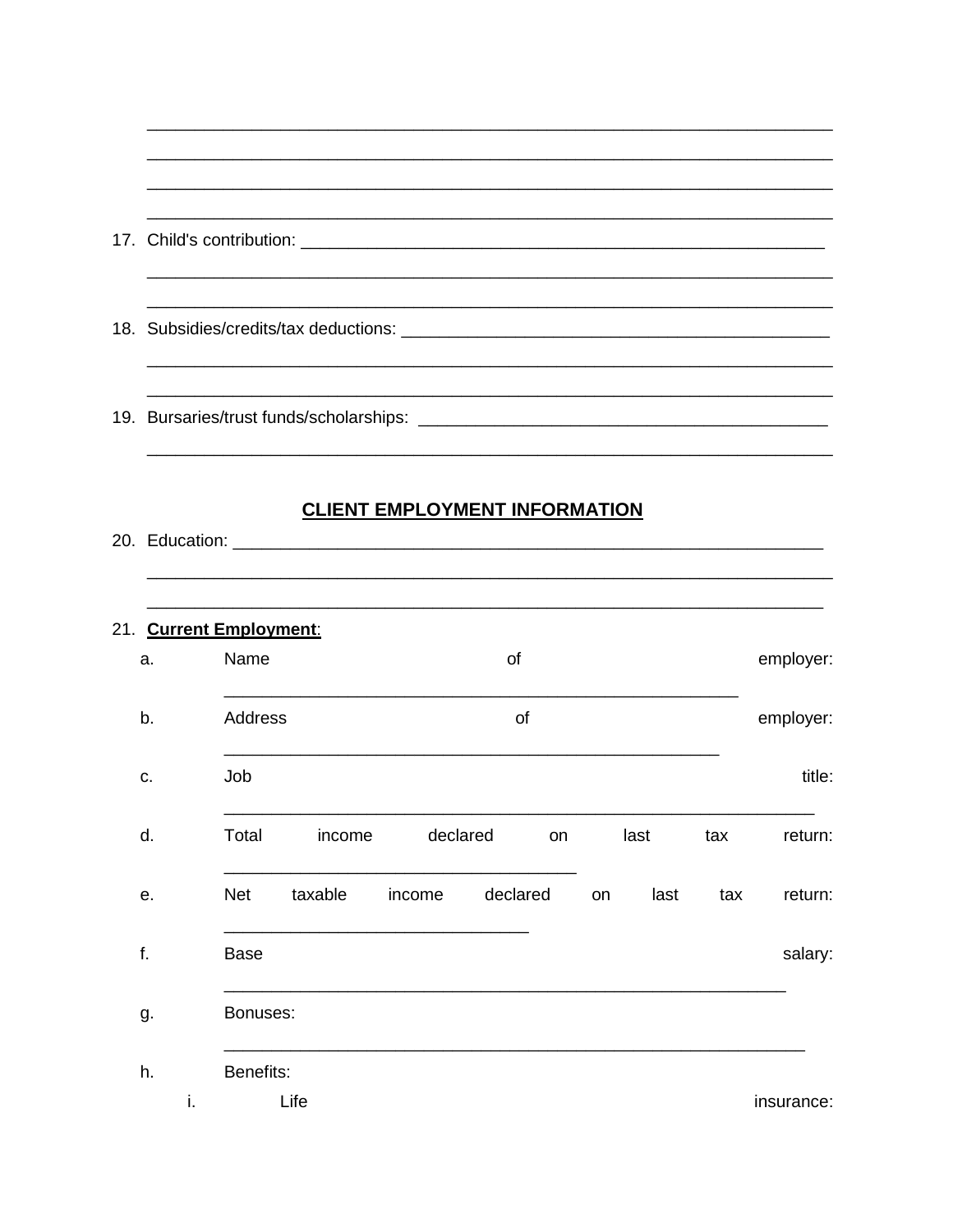| insurance:     |      |      |    |                      |          | Disability   |             | ii.                      |  |
|----------------|------|------|----|----------------------|----------|--------------|-------------|--------------------------|--|
|                |      |      |    |                      |          | AHC:         |             | iii.                     |  |
| health/dental: |      |      |    |                      |          | Extended     |             | iv.                      |  |
|                |      |      |    |                      |          | Pension:     |             | V.                       |  |
| plan:          |      |      |    |                      |          | Savings      |             | vi.                      |  |
| options:       |      |      |    |                      |          | <b>Stock</b> |             | vii.                     |  |
| car:           |      |      |    | allowance/company    |          | Car          |             | viii.                    |  |
|                |      |      |    |                      |          | Other:       |             | ix.                      |  |
| employment:    |      |      |    | of                   |          |              | Length      | i.                       |  |
| intentions:    |      |      |    | education/employment |          |              | Future      | j.                       |  |
|                |      |      |    |                      |          |              |             | 22. Previous Employment: |  |
| employer:      |      |      |    | of                   |          |              | Name        | a.                       |  |
| employer:      |      |      |    | of                   |          |              | Address     | b.                       |  |
| title:         |      |      |    |                      |          |              | Job         | C.                       |  |
| tax<br>return: |      | last | on |                      | declared | income       | Total       | d.                       |  |
| tax<br>return: | last | on   |    | declared             | income   | taxable      | <b>Net</b>  | е.                       |  |
| salary:        |      |      |    |                      |          |              | <b>Base</b> | f.                       |  |

 $22.$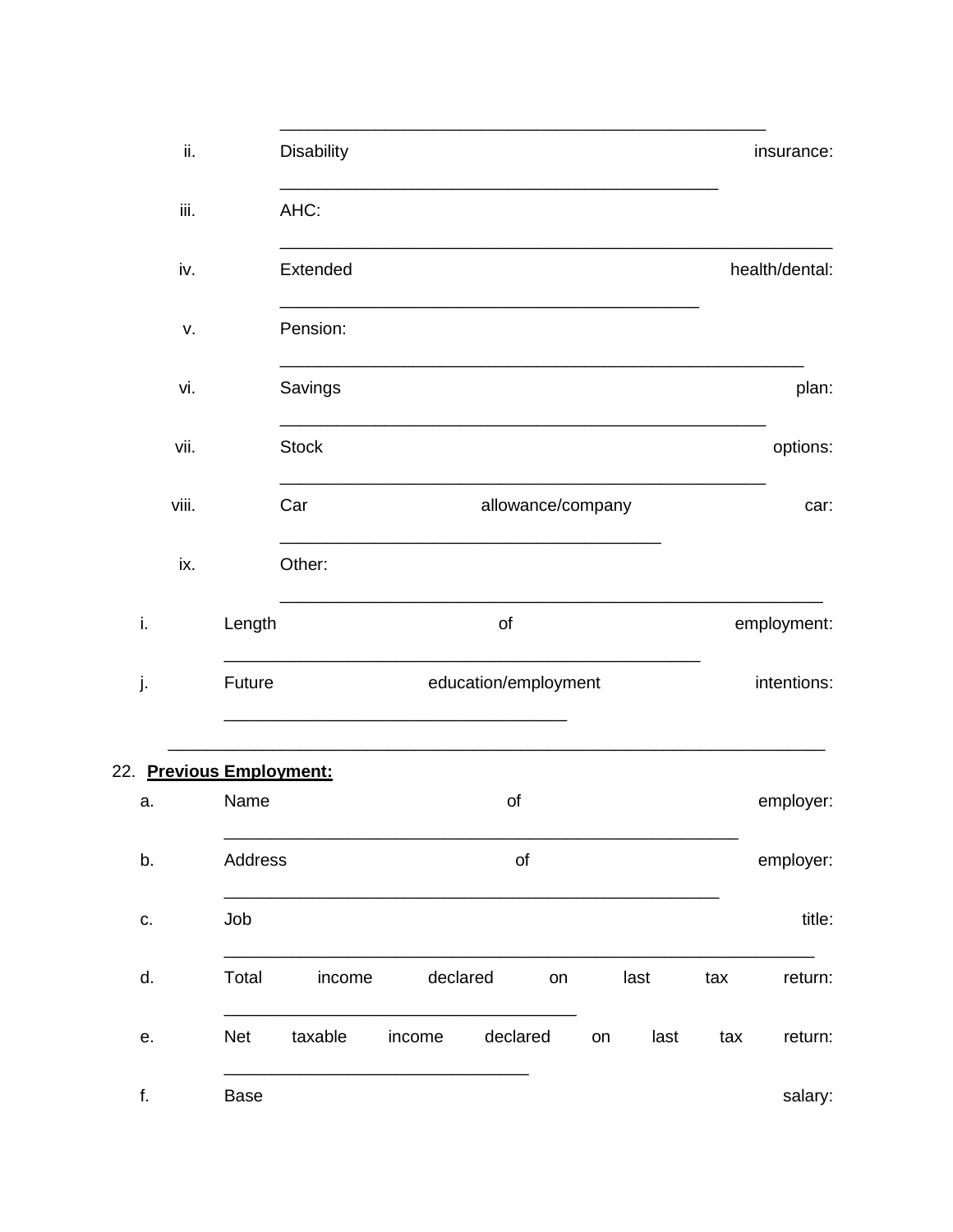| g.             | Bonuses:     |                                        |                |
|----------------|--------------|----------------------------------------|----------------|
| h.             | Benefits:    |                                        |                |
| i.             | Life         |                                        | insurance:     |
| ii.            | Disability   |                                        | insurance:     |
| iii.           | AHC:         |                                        |                |
| iv.            | Extended     |                                        | health/dental: |
| v.             | Pension:     |                                        |                |
| vi.            | Savings      |                                        | plan:          |
| vii.           | <b>Stock</b> |                                        | options:       |
| viii.          | Car          | allowance/company                      | car:           |
| ix.            | Other:       |                                        |                |
| i.             | Length       | of                                     | employment:    |
|                |              |                                        |                |
|                |              |                                        |                |
|                |              |                                        |                |
|                |              | <b>SPOUSE'S EMPLOYMENT INFORMATION</b> |                |
| 25. Education: |              |                                        |                |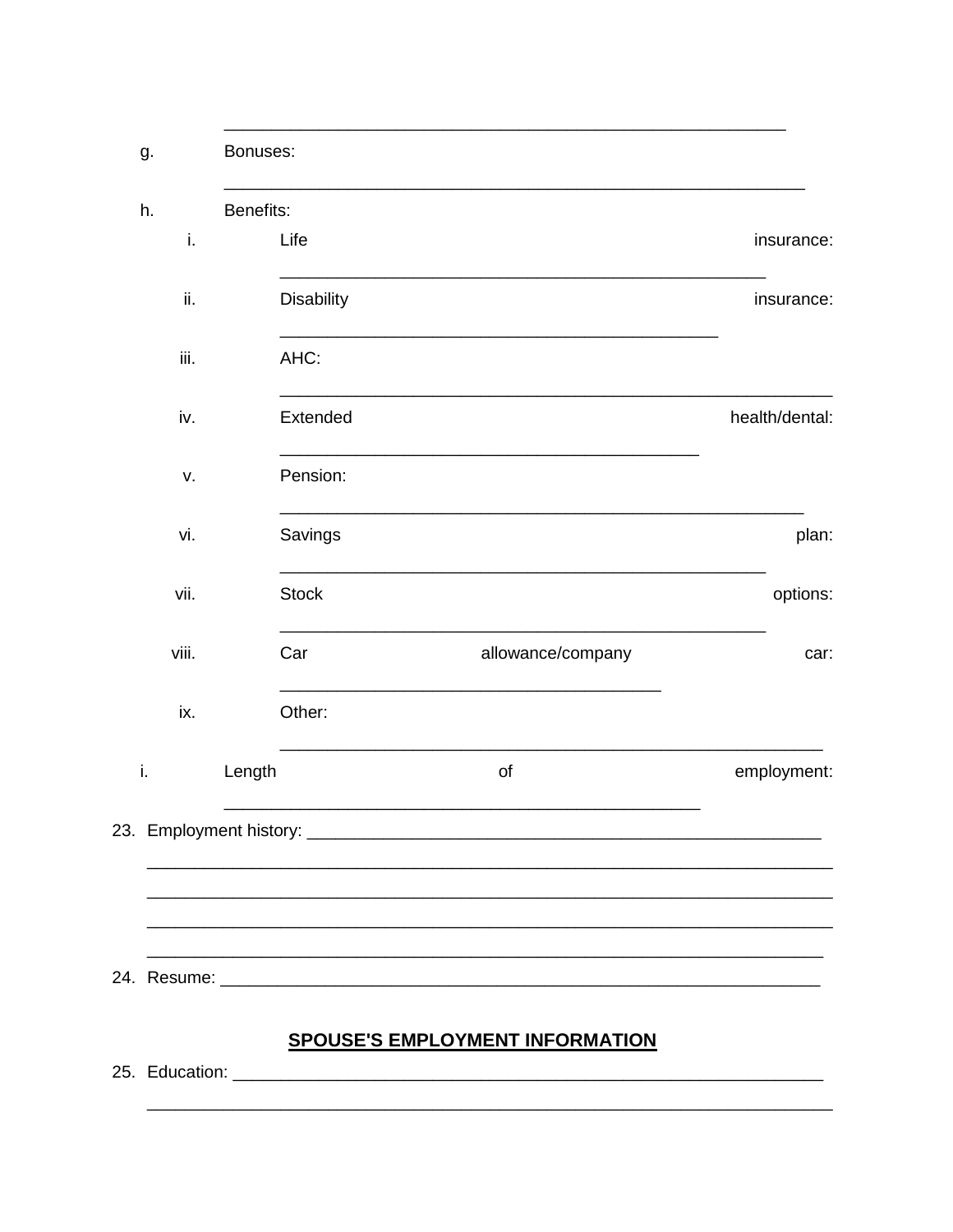#### 26. Current Employment: a.  $b<sub>1</sub>$  $C_{\rm L}$ Job title: The state of the state of the state of the state of the state of the state of the state of the state of the state of the state of the state of the state of the state of the state of the state of the state of the  $d_{\cdot}$ Net taxable income declared on last tax return: \_\_\_\_\_\_\_\_\_\_\_\_\_\_\_\_\_\_\_\_\_\_\_\_\_\_\_\_\_\_\_\_ е.  $f_{\tau}$ Bonuses: g. h. Benefits: i. Life insurance: the contract of the contract of the contract of the contract of the contract of the contract of the contract of the contract of the contract of the contract of the contract of the contract of the contract o ii. iii. AHC: \_\_\_\_\_\_\_\_\_\_\_\_\_ iv. V. **Pension:** Pension: vi. vii. viii. Car allowance/company car: example of the state of the state of the state of the state of the state of the state of the state of the state of the state of the state of the state of the state of the state of the state of th Other: when the contract of the contract of the contract of the contract of the contract of the contract of the contract of the contract of the contract of the contract of the contract of the contract of the contract of th ix. i. j. 27. Previous Employment: j. k. Address of employer: Address of employer: Job title: The contract of the contract of the contract of the contract of the contract of the contract of the  $\mathbf{L}$ m. n. Net taxable income declared on last tax return: \_\_\_\_\_\_\_\_\_\_\_\_ 0. Base salary: The contract of the contract of the contract of the contract of the contract of the contract of the contract of the contract of the contract of the contract of the contract of the contract of the contract of t p. Benefits: q. i. ii. iii. AHC: AHC: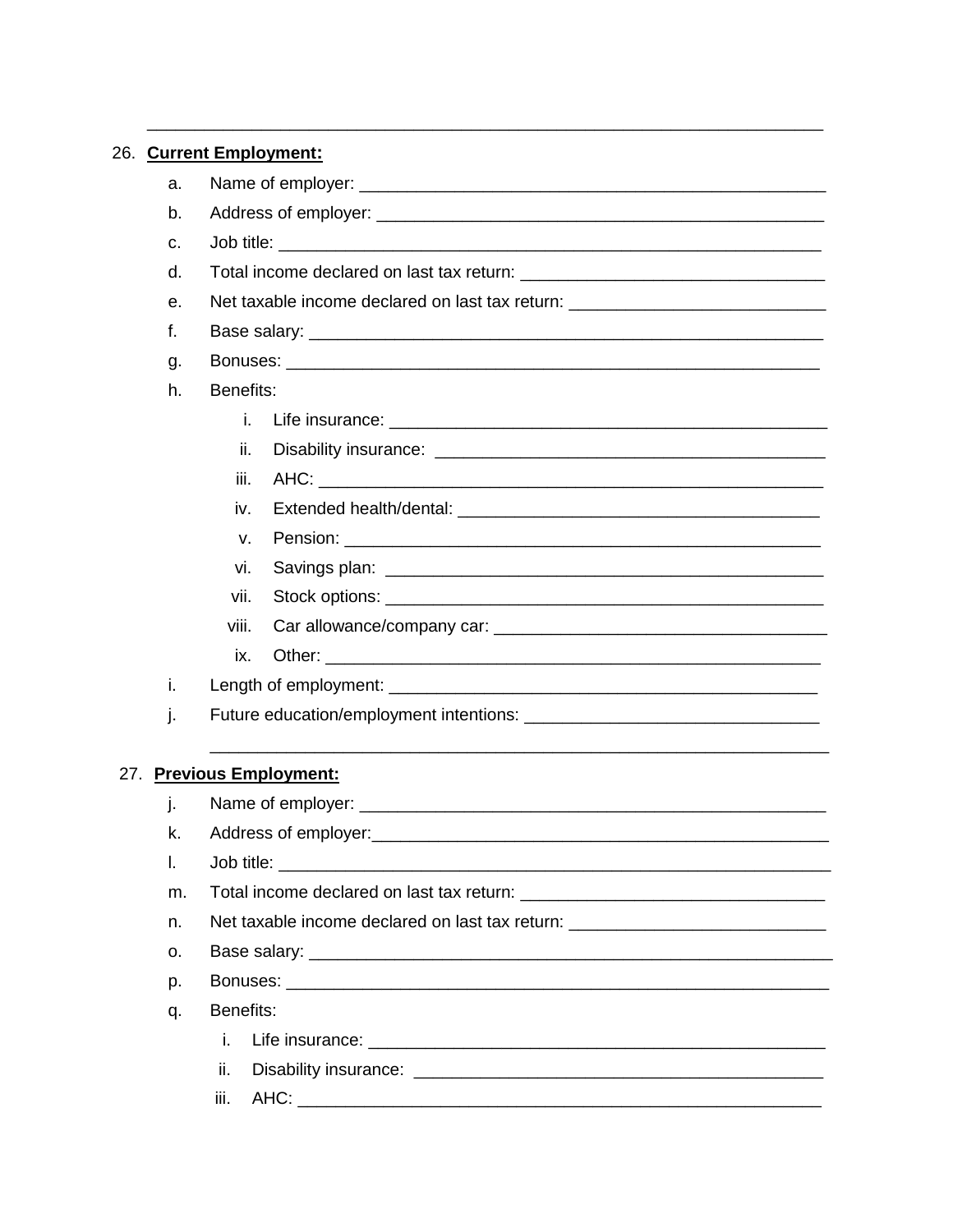| iv.   |                 |  |
|-------|-----------------|--|
| v.    |                 |  |
| vi.   |                 |  |
| vii.  |                 |  |
| viii. |                 |  |
| ix.   |                 |  |
| r.    |                 |  |
|       |                 |  |
|       |                 |  |
|       |                 |  |
|       |                 |  |
|       |                 |  |
|       |                 |  |
|       | <b>PROPERTY</b> |  |
|       |                 |  |
|       |                 |  |
|       |                 |  |
|       |                 |  |
|       |                 |  |
|       |                 |  |
|       |                 |  |
|       |                 |  |
|       |                 |  |
|       |                 |  |
|       |                 |  |
|       |                 |  |
|       |                 |  |
|       |                 |  |
|       |                 |  |
|       |                 |  |
|       |                 |  |
|       |                 |  |
|       |                 |  |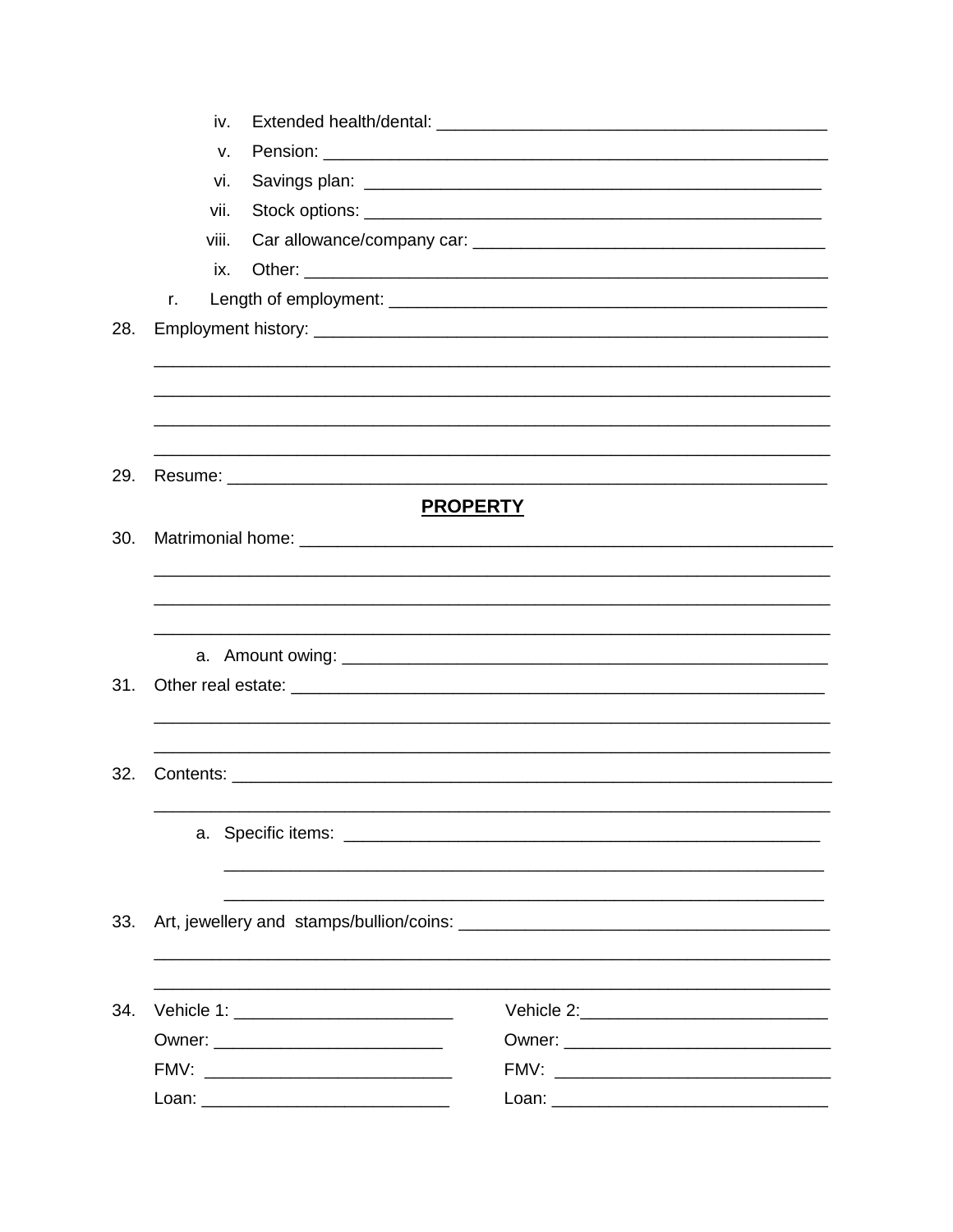| 35.                   |                        |                                                                                                                |  |  |  |
|-----------------------|------------------------|----------------------------------------------------------------------------------------------------------------|--|--|--|
|                       |                        | a. Amount owing: example and a series of the series of the series of the series of the series of the series of |  |  |  |
| 36.                   |                        |                                                                                                                |  |  |  |
|                       |                        |                                                                                                                |  |  |  |
| 37.                   |                        |                                                                                                                |  |  |  |
|                       |                        | ,我们的人们就会在这里的人们,我们的人们就会在这里的人们,我们也不会在这里的人们,我们也不会在这里的人们,我们也不会在这里的人们,我们也不会在这里的人们,我们也                               |  |  |  |
|                       |                        |                                                                                                                |  |  |  |
| 38.                   |                        |                                                                                                                |  |  |  |
| 39.                   |                        |                                                                                                                |  |  |  |
| 40.<br>Bank accounts: |                        |                                                                                                                |  |  |  |
|                       |                        |                                                                                                                |  |  |  |
|                       |                        |                                                                                                                |  |  |  |
|                       | b. Husband's accounts: |                                                                                                                |  |  |  |
|                       |                        |                                                                                                                |  |  |  |
|                       |                        |                                                                                                                |  |  |  |
| 41.                   |                        |                                                                                                                |  |  |  |
| 42.                   |                        |                                                                                                                |  |  |  |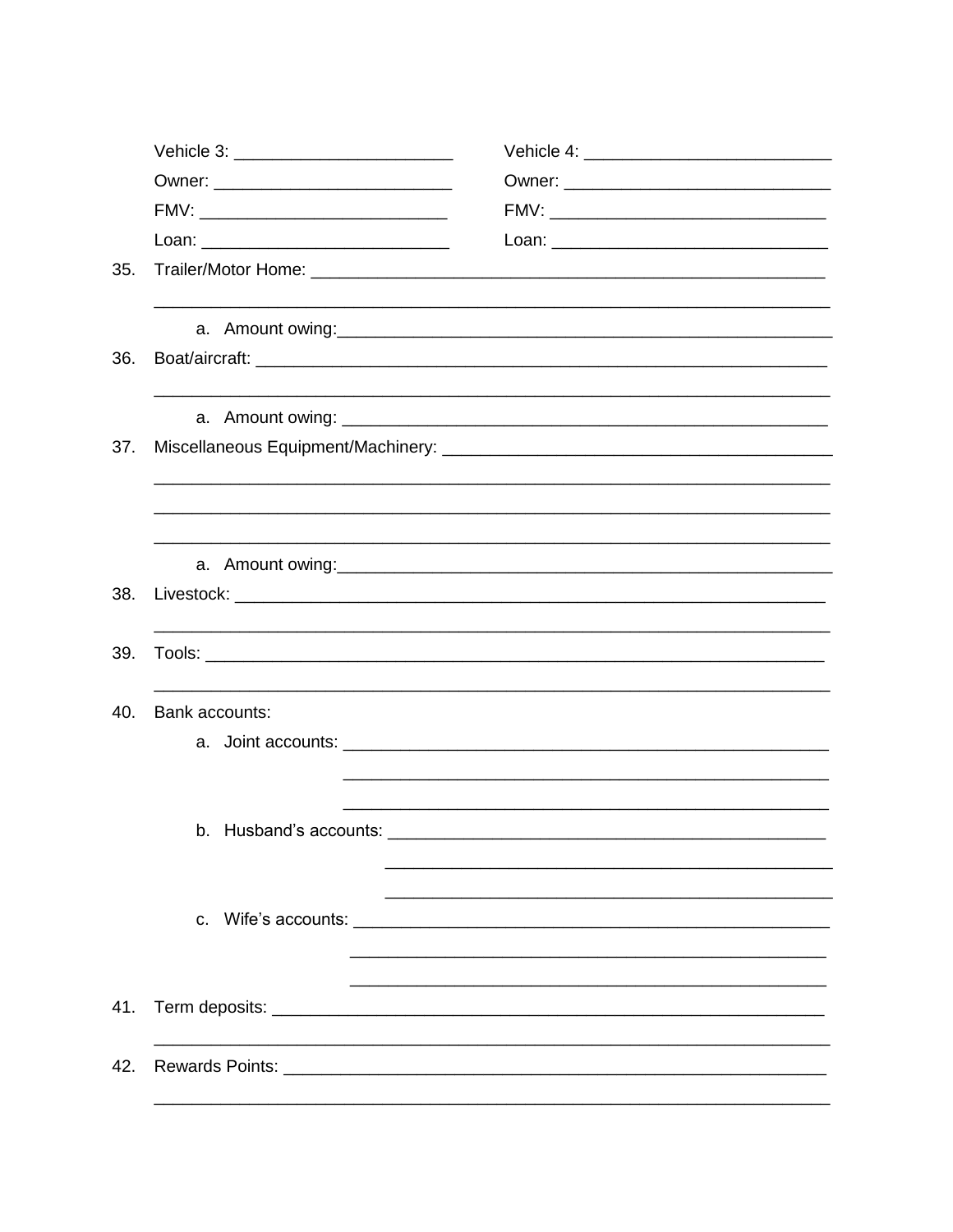| 43. |  |
|-----|--|
| 44. |  |
| 45. |  |
| 46. |  |
| 47. |  |
| 48. |  |
| 49. |  |
| 50. |  |
| 51. |  |
| 52. |  |
| 53. |  |

# **DEBTS**

|                    | <b>JOINT</b> | <b>HUSBAND</b> | <b>WIFE</b> |
|--------------------|--------------|----------------|-------------|
| 54. Credit cards   |              |                |             |
| 55. Line of credit |              |                |             |
| 56. Bank loan      |              |                |             |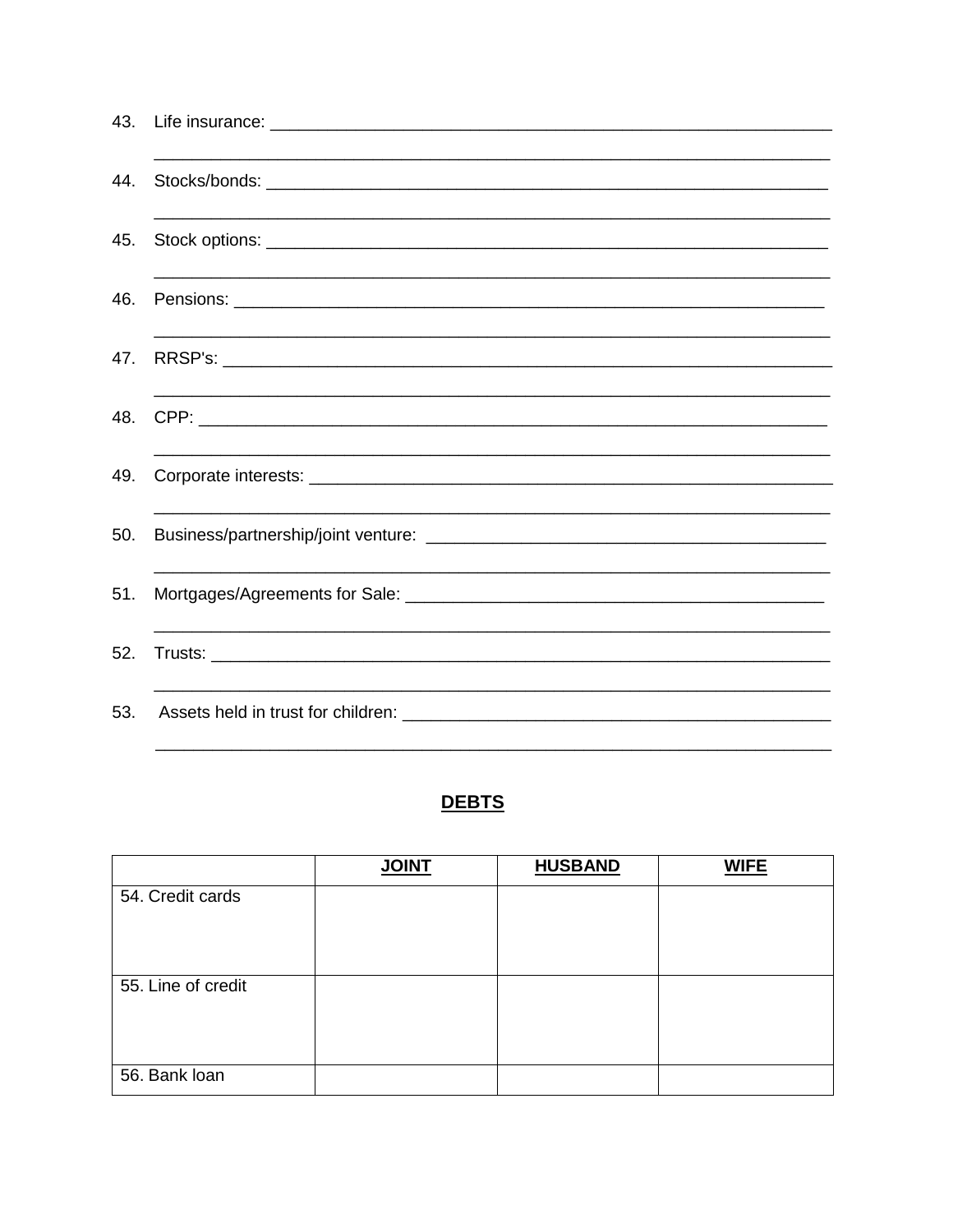| 57. Loan from third party |  |  |
|---------------------------|--|--|
| 58. Personal guarantee    |  |  |
| 59. Income taxes          |  |  |
| 60. Other                 |  |  |

# **PROPERTY EXEMPTIONS**

|                              | <b>HUSBAND</b> | <b>WIFE</b> |
|------------------------------|----------------|-------------|
| 61. Gifts from third party   |                |             |
|                              |                |             |
| 62. Inheritance              |                |             |
|                              |                |             |
| 63. Property acquired before |                |             |
| marriage                     |                |             |
|                              |                |             |
|                              |                |             |
|                              |                |             |
|                              |                |             |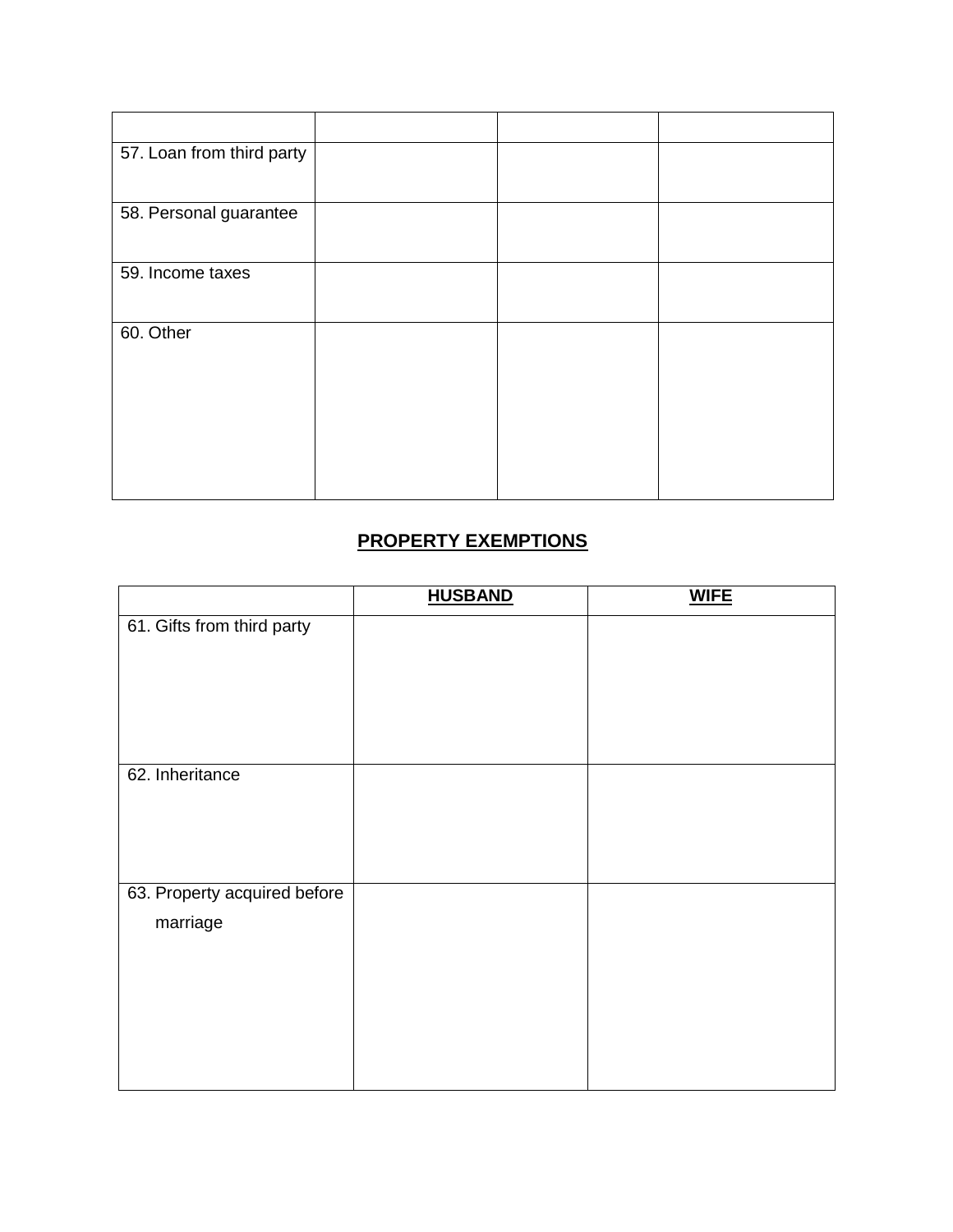| 64. Settlements (torts) |  |
|-------------------------|--|
|                         |  |
| 65. Insurance           |  |

# **CONSIDERATION FOR EXEMPTIONS**

| 66. |                                                                                                     |
|-----|-----------------------------------------------------------------------------------------------------|
| 67. | Contributions of each spouse with regard to family, business or home: ___________                   |
|     | 68. When property was acquired during marriage: ________________________________                    |
|     |                                                                                                     |
|     | 70. Obligations/ liabilities of each spouse at time of marriage: __________________________________ |
|     | 71. Obligations/ liabilities of each spouse at time of separation: ________________________________ |
|     |                                                                                                     |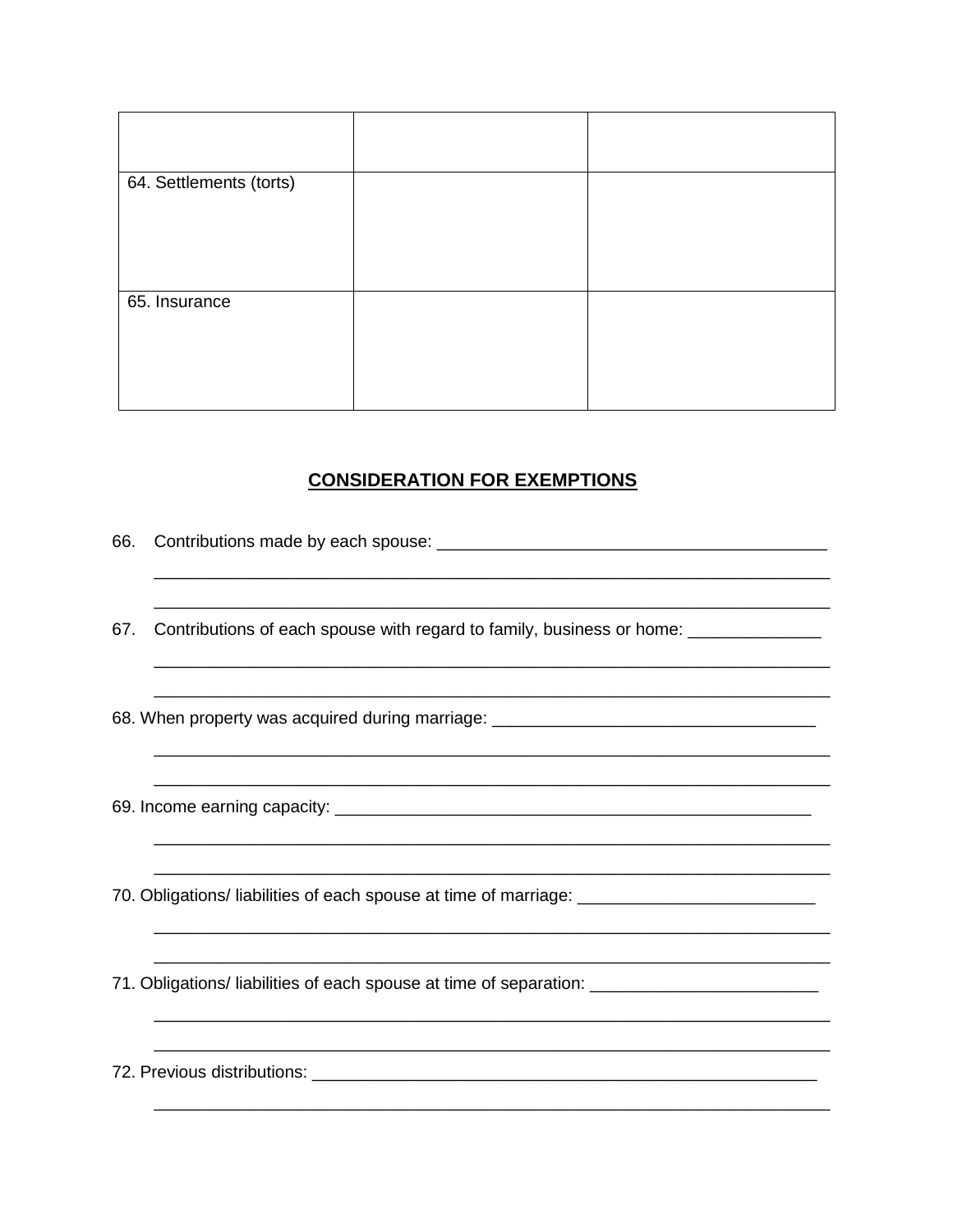- 
- 74. Previous orders, tax liabilities, a dissipated property, any other relevant fact and

<u> 1980 - Jan James James James James James James James James James James James James James James James James J</u> <u> 1989 - Johann John Stone, mars eta biztanleria (</u>

#### **MISCELLANEOUS PROPERTY ISSUES**

| 81. |                                                                                  |  |  |
|-----|----------------------------------------------------------------------------------|--|--|
| 82. |                                                                                  |  |  |
| 83. |                                                                                  |  |  |
| 84. |                                                                                  |  |  |
| 85. |                                                                                  |  |  |
| 86. | Will: _______ Yes ______ No                                                      |  |  |
|     | I, ____________________________, have been told to change my will by my lawyer.  |  |  |
|     | Signature<br>Date                                                                |  |  |
| 87. | Previous distribution of property between client and spouse: ___________________ |  |  |
| 88. |                                                                                  |  |  |
| 89. | Any unusual circumstances re property (s. 8): __________________________________ |  |  |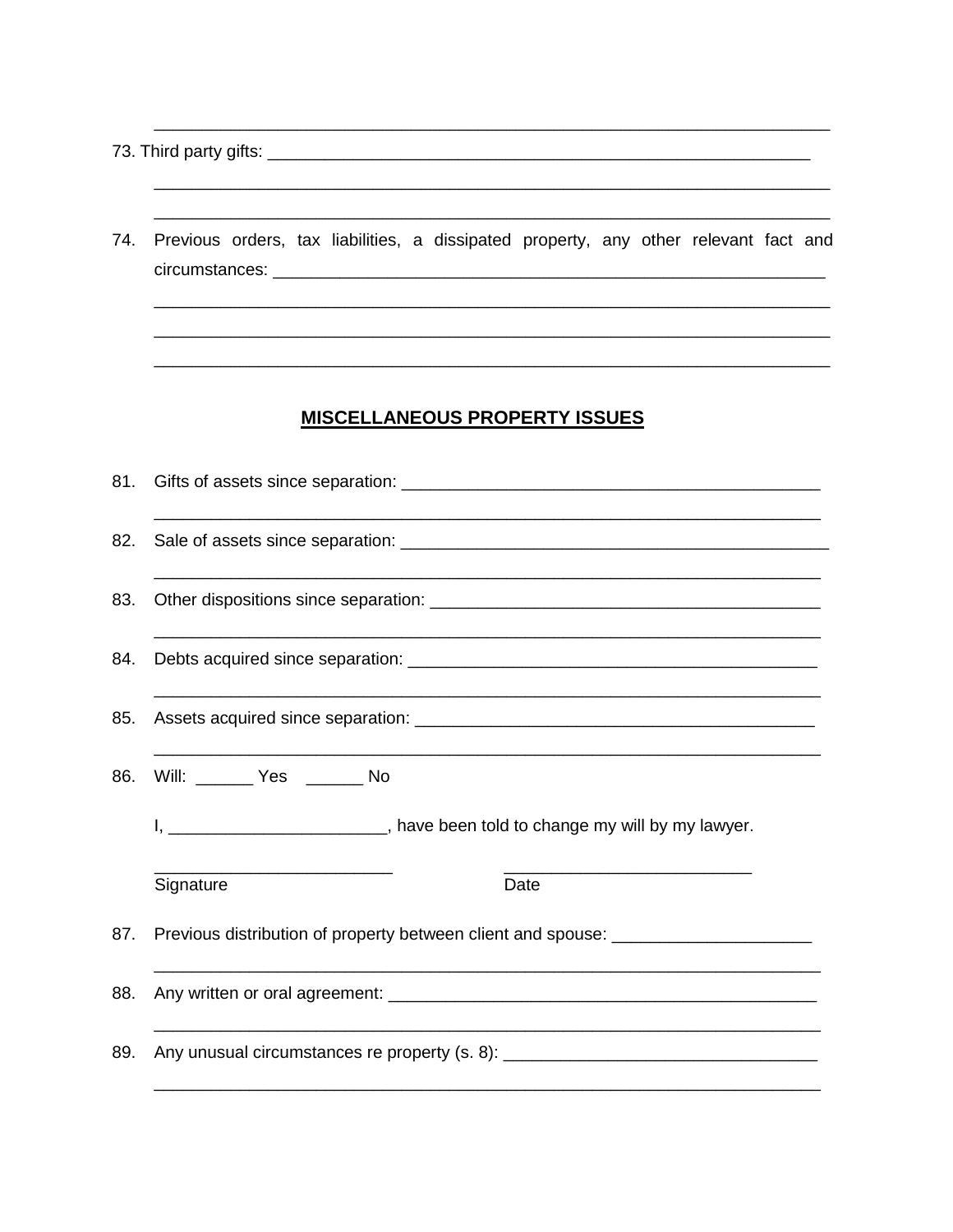#### **MISCELLANEOUS INFORMATION**

| 75. |                                                    |
|-----|----------------------------------------------------|
| 76. |                                                    |
| 77. |                                                    |
|     |                                                    |
|     |                                                    |
|     |                                                    |
|     |                                                    |
|     |                                                    |
| 78. |                                                    |
|     |                                                    |
|     |                                                    |
|     |                                                    |
|     |                                                    |
|     |                                                    |
| 79. |                                                    |
|     |                                                    |
|     |                                                    |
| 80. |                                                    |
|     |                                                    |
|     |                                                    |
| 81. | Self- Sufficiency of children: ______ YES _____ NO |
| 82. |                                                    |
|     |                                                    |
| 90. | Marriage certificate:                              |
| 91. |                                                    |
| 92. |                                                    |
| 93. |                                                    |
| 94. |                                                    |
|     |                                                    |
| 95. |                                                    |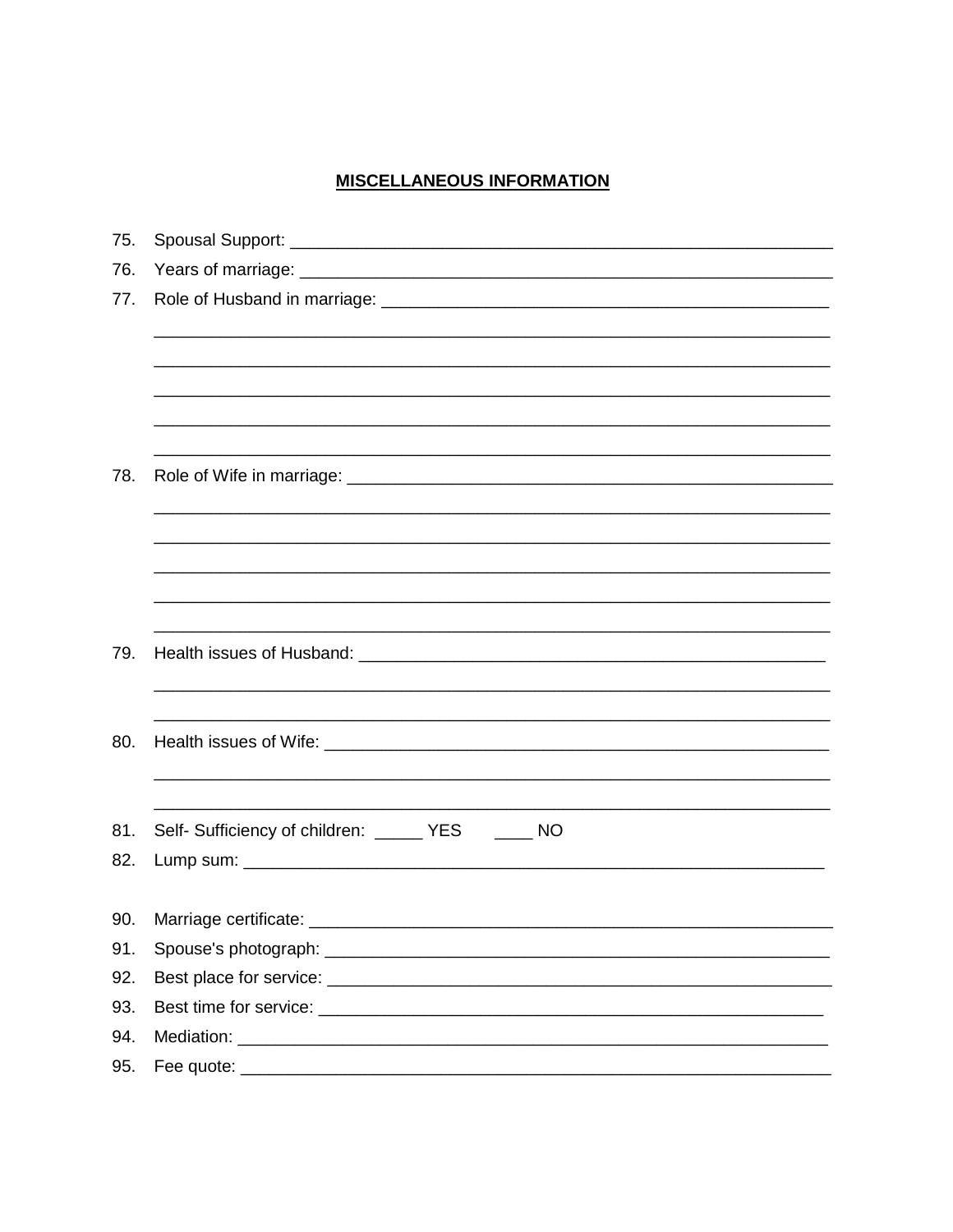### **CLIENT DOCUMENT CHECK LIST**

#### Document

- D Marriage Certificate
- □ Photograph of Spouse
- □ Address and phone number of spouse
- $\Box$  Budget (retain receipts to "back up" expenses)
- □ Income Summary (client and spouse)
- $\Box$  Pay stubs for the last 3 months
- □ Employment contract/collective agreement
- □ Stock option agreement
- $\Box$  Documents to confirm previous exercise of options
- □ Tax returns for both parties for the last 5 years including T4's, T5's and Notices of Assessment and Reassessments
- $\Box$  Financial statements for all companies for the last 5 years
- $\Box$  Corporate tax returns for the last 5 years
- $\Box$  Corporate bank statements for the last 6 months (or more)
- $\Box$  Bank statements and cancelled cheques for the last 6 months or more
- □ Statements for GIC's, T-Bills, Term deposits and any other investment for the last 6 months
- $\Box$  RRSP statements for the last 6 months (or more)
- $\Box$  Brokerage statements for the last 6 months (or more)
- □ Certificate of Title for residence
- □ Appraisals for residence
- □ Current mortgage statement for residence
- □ Loan balance statements
- D Personal Guarantees
- $\Box$  Loan applications
- □ Net worth statements
- $\Box$  Pleadings, Orders, etc. in any other court proceedings
- □ Pre-Nuptial or Settlement Agreement
- Resume
- □ Current Will